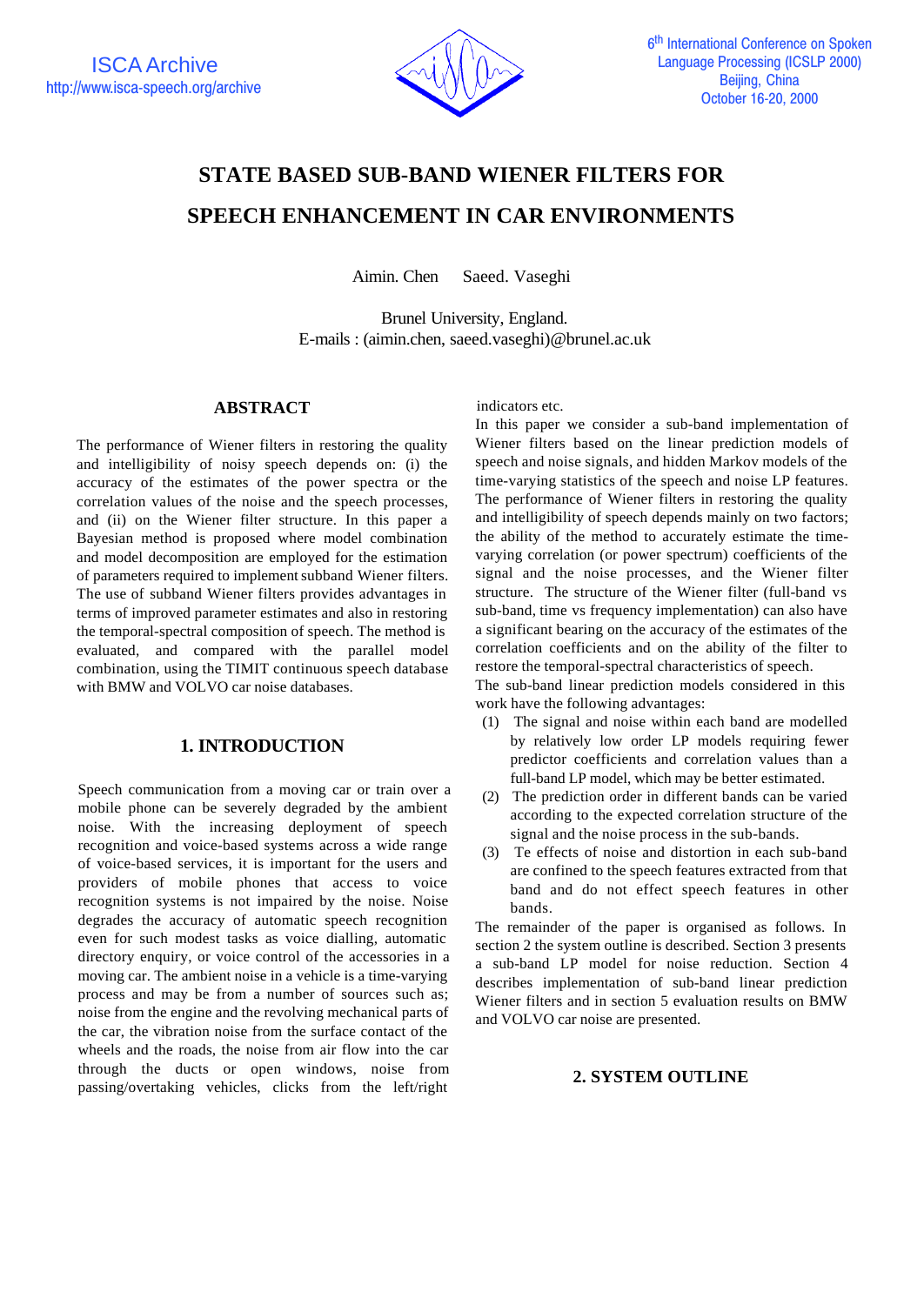Fig. (1) illustrates the outline of the proposed HMM-based sub-band noisy speech recognition/enhancement system. The system performs the following functions:

- 1- Combination of speech and noise HMMs to form noisy speech models.
- 2- Estimation of the best combined noisy speech model given the current input and HMMs of speech and noise.
- 3- State decomposition; separation of speech and noise probability density functions.
- 4- State-based Wiener filtering.



**Figure 1 -** Outline configuration of HMM-based noisy speech recognition/enhancement.

Clean speech HMMs and noise HMMs are combined to form noisy speech HMMs for the current noise environment [1]. Model combination also requires an estimate of the current signal to noise ratio. The noisy speech decoder estimates the most likely speech and noise models and states and then derives a set of Wiener filters for speech enhancement.

Assuming that the recognition system correctly labels the noisy speech and the noise states, the quality of a noisy speech enhancement system depends on the accuracy of the linear prediction model of speech. The subband linear prediction modelling provides a number of advantages over the full band method including; (a) the signal within each band can be well modelled by a smaller number of correlation lags, (b) the Wiener filtering in each band can be achieved by filtering through a cascade of a linear prediction model of the noisy speech and an inverse prediction model of the clean speech. The perceptual quality of the restoration achieved through HMM-based subband linear prediction outperforms the full band system.

### **3. SUBBAND LINEAR PREDICTION MODELS**



In sub-band linear prediction the signal  $x(m)$  is passed through a bank of *N* band pass filters, and split into *N* subband signals  $x_k(m)$   $k=1, ..., N$ . The  $k^{\text{th}}$  subband signal is modelled using a low-order linear prediction model

$$
x_k(m) = \sum_{i=1}^{P_k} a_k(i) x_k(m-i) + g_k e_k(m)
$$
 (1)

where  $[a_k, g_k]$  are the coefficients and the gain of the predictor model for the  $k^{th}$  subband. The choice of the model order  $P_k$  depends on the signal corelation structure within each subband and the sub-band width

Each subband signal is demodulated and then downsampled by *a*.

$$
a = \frac{\text{whole band}}{\text{Subband bandwidth}}
$$
 (2)

After LP Wiener filtering the signals are re-sampled by 1/*a* and then transformed back to original band.

# **4. IMPLEMENTATION OF SUBBAND LINEAR PREDICTION WIENER FILTERS**

Assuming that the noise is additive, the noisy signal in each subband is modelled as

$$
y_{k}(m) = x_{k}(m) + n_{k}(m)
$$
 (3)

The Wiener filter in the frequency domain can be expressed in terms of the power spectra, or in terms of LP model frequency responses, of the signal and noise process as

$$
W_k(f) = \frac{P_{X,k}(f)}{P_{Y,k}(f)}
$$
  
= 
$$
\frac{g_{X,k}^2}{|A_{X,k}(f)|^2} \frac{|A_{Y,k}(f)|^2}{g_{Y,k}^2}
$$
 (4)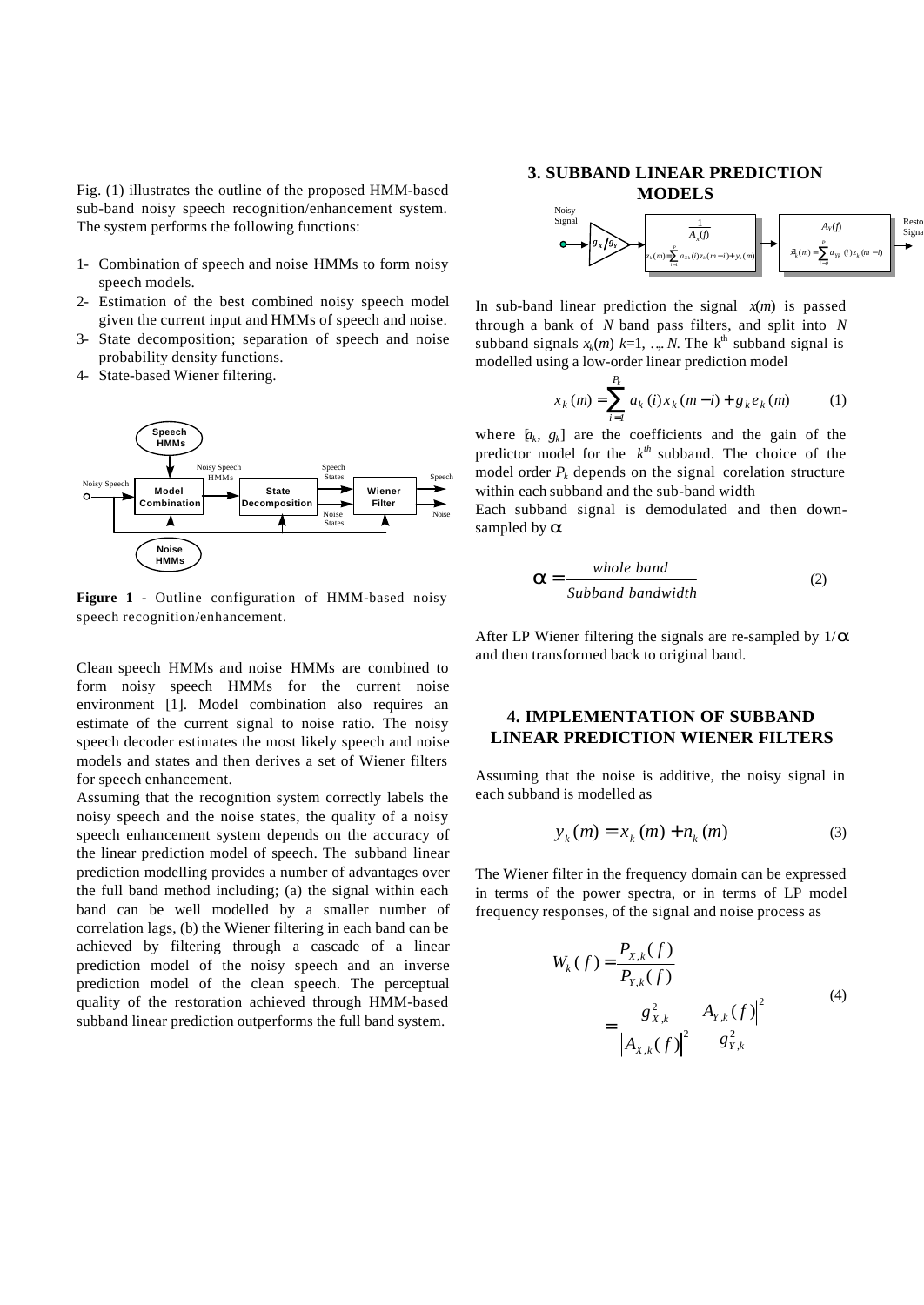Where  $P_{X,k}(f)$  and  $P_{Y,k}(f)$  are the power spectra of the clean signal and the noisy signal respectively.

The linear prediction Wiener filter can be implemented in the time domain with a cascade of a linear predictor of the clean signal, followed by an inverse predictor filter of the noisy signal as expressed by the following relations

**Figure 2 -** A cascade implementation of LP Wiener filter.

$$
z_k(m) = \sum_{i=1}^{P} a_{Xk} (i) z_k (m - i) + \frac{g_X}{g_Y} y_k (m)
$$
 (5)

$$
\bar{x}_k(m) = \sum_{i=0}^{P} a_{Yk} (i) z_k (m - i)
$$
 (6)

## **5. EXPERIMENTS AND EVALUATIONS**

The evaluations are based on the TIMIT continuous speech database and two noise databases of BMW and VOLVO car noise. The speech was transcribed using a set of 39 phonemes. The statistics of the spectral and temporal structure of each phone where modelled with a 3-state leftright HMM, and the distributions of speech feature vectors within each state were modelled with a multivariate Gaussian mixture distribution.

Speech was sampled at a rate of 8 kHz and then split into a number of subband signals using a bank of linear phase FIR filters. The subband speech signals were then segmented into frames of 25 ms with a frame rate of 10 ms (segment overlap of 15 ms).

### **5.1 Car Noise**

Car noise as shown in figures 3 and 4 is a predominantly low frequency noise with most of the energy below a frequency of 1 kHz. Although as the examples in figures 3 and 4 demonstrate there are significant variations in the noise spectra of different cars. In a car with the windows shut most of the noise emanates from the engine, the revolving mechanical parts of the car, the air flow from the air ducts, winds, road surface noise, windscreen viper, indicators, and noise from passing vehicles. The noise from engine and mechanical parts of the car is a relatively slowly varying process where as the noise from passing cars is usually very nonstationary and transient.



**Figure 4 -** Power spectral of noise in a Volvo at 70 mph.

#### **5.2 Car Noise Model**

In noisy speech processing often well-trained models of speech are available, however the availability of adequate and well-trained noise models can be an obstacle to noisy speech processing. In a car environment over time there will be plenty of noise data and conditions that can be use to train noise models. The difficulty is that car noise has a large variety of states and unlike speech does not have a well-constrained temporal structure of the kind that could be modelled say by a 3-state left right HMM. The question of noise model accuracy has a bearing not only on the accuracy of the combined noisy speech model but also on the computational practicality of the system.

An adequate model for noise may be a Gaussian mixture model (GMM), equivalent to a form of single state HMM, with a large number of mixtures.

#### **5.3 Recognition with enhanced speech**

Recognition experiments involved BMW and VOLVO car noise. The MFCCs features are extracted from the frames of 25ms at a frame rate of 10ms in log mel-filter bank. The subband MFCCs are augmented by delta and delta-delta features. The clean speech models are used to test enhanced speech in mismatch training conditions. These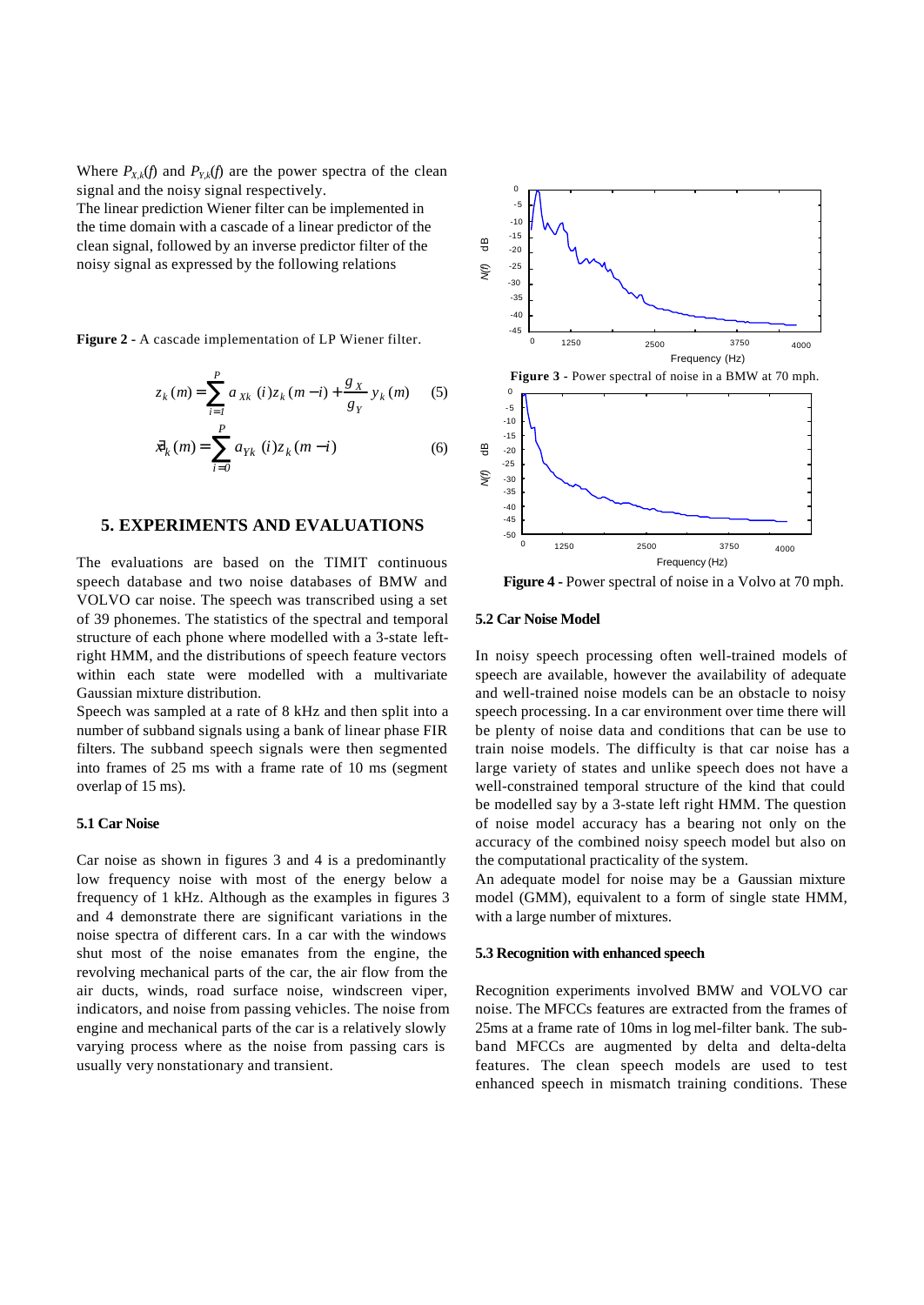compared the performance of subband Wiener filters based on the linear prediction (LP) models of speech and noise using PMC method and noisy speech in mismatch training conditions. The results from these experiments are given in tables 1-6 for two types of car noise at different SNRs. The noise used for PMC adaptation is from a simple single mixture averaging model.

Results in table 1- 6 show that subband Wiener filters based on the linear prediction (LP) models give good performance for speech enhancement. For BMW noise the maximum accuracy of 44.79%, 38.86% and 35.07% under training mismatch condition improves on the 35.63%, 29.75% and 21.02% achieved by sub-band PMC models in SNRs equivalent to 10dB, 5dB and 0dB respectively.

| N <sub>o</sub> | Enhanced   | Sub-band   | <b>Noisy</b> |
|----------------|------------|------------|--------------|
| Mixture        | Speech     | <b>PMC</b> |              |
| 1 mix          | 53.32/38.3 | 47.17/25.1 | 35.55/26.5   |
|                |            |            |              |
| 5 mixs         | 58.29/41.2 | 55.89/31.1 | 38.86/28.2   |
|                |            | 6          |              |
| 12 mixs        | 57.11/40.0 | 58.80/34.9 | 36.97/26.0   |
|                |            |            |              |
| 18 mixs        | 60.19/44.3 | 59.53/35.4 | 36.73/26.0   |
|                |            |            |              |
| 20 mixs        | 60.19/44.7 | 59.78/35.6 | 37.68/27.0   |
|                |            |            |              |

**Table 1**: Effect of enhancement comparing with sub-band PMC in BMW SNR=10dB

| No.<br>Mixture | Enhanced<br>Speech | Sub-band<br><b>PMC</b> | <b>Noisy</b> |
|----------------|--------------------|------------------------|--------------|
|                |                    |                        |              |
| 1 mix          | 52.37/35.78        | 45.39/22.7             | 25.83/19.4   |
|                |                    |                        |              |
| 5 mixs         | 53.08/33.89        | 53.56/27.8             | 27.73/18.4   |
|                |                    | 2                      |              |
| 12 mixs        | 53.79/33.41        | 55.69/29.8             | 24.64/17.0   |
|                |                    |                        |              |
| 18 mixs        | 55.69/38.63        | 56.72/29.3             | 25.83/17.5   |
|                |                    |                        |              |
| 20 mixs        | 55.45/38.86        | 56.94/29.7             | 27.73/19.4   |
|                |                    |                        |              |

**Table 2**: Effect of enhancement comparing with sub-band PMC in BMW SNR=5dB

| No.               | Enhanced    | Sub-band   | <b>Noisy</b> |
|-------------------|-------------|------------|--------------|
| Mixture           | Speech      | <b>PMC</b> |              |
| $1 \text{ mix}$   | 49.29/29.15 | 42.58/18.3 | 19.91/14.4   |
|                   |             |            |              |
| 5 mixs            | 53.55/33.89 | 49.08/20.9 | 17.30/13.9   |
|                   |             |            |              |
| $12 \text{ mixs}$ | 52.13/34.36 | 50.70/21.5 | 18.96/12.0   |
|                   |             |            |              |

| 18 mixs 52.13/34.60 51.95/20.8 | 18.72/14.6 |
|--------------------------------|------------|
|                                |            |
| 20 mixs 52.37/35.07 52.18/21.0 | 19.67/15.1 |
|                                |            |

**Table 3**: Effect of enhancement comparing with sub-band PMC in BMW SNR=0dB

| No.             | Enhanced    | Sub-band   | <b>Noisy</b> |
|-----------------|-------------|------------|--------------|
| Mixture         | Speech      | <b>PMC</b> |              |
| $1 \text{ mix}$ | 44.55/25.85 | 55.92/37.9 | 45.57/31.4   |
|                 |             |            |              |
| 5 mixs          | 56.30/33.06 | 57.35/41.4 | 52.40/35.2   |
|                 |             |            |              |
| 12 mixs         | 59.76/37.44 | 60.90/42.8 | 54.05/35.9   |
|                 |             |            |              |
| 18 mixs         | 60.46/38.61 | 65.17/50.4 | 55.23/37.5   |
|                 |             |            |              |
| 20 mixs         | 61.29/39.02 | 67.54/50.4 | 55.35/35.9   |
|                 |             |            |              |

**Table 4**: Effect of enhancement comparing with sub-band PMC in VOLVO SNR=10dB

| No.                | Enhanced    | Sub-band   | <b>Noisy</b> |
|--------------------|-------------|------------|--------------|
| Mixture            | Speech      | <b>PMC</b> |              |
| $1 \text{ mix}$    | 44.81/25.70 | 55.92/36.2 | 41.35/28.7   |
|                    |             |            | 2            |
| 5 mixs             | 55.63/32.57 | 56.87/39.3 | 47.91/31.6   |
|                    |             |            |              |
| 12 mixs            | 58.85/35.63 | 57.58/37.6 | 47.79/29.9   |
|                    |             |            |              |
| 18 mixs            | 59.87/36.63 | 60.19/42.8 | 47.92/29.0   |
|                    |             |            |              |
| $20 \text{ m}$ ixs | 60.44/37.00 | 61.37/44.5 | 48.17/28.8   |
|                    |             |            |              |

**Table 5**: Effect of enhancement comparing with sub-band PMC in VOLVO SNR=5dB

| No.     | Enhanced   | Sub-band   | <b>Noisy</b> |
|---------|------------|------------|--------------|
| Mixture | Speech     | PMC        |              |
| 1 mix   | 45.22/25.3 | 54.27/37.4 | 34.36/24.1   |
|         |            |            |              |
| 5 mixs  | 54.33/29.7 | 54.98/35.7 | 40.13/25.6   |
|         |            |            |              |
| 12 mixs | 56.84/32.1 | 55.92/37.2 | 37.75/22.2   |
|         |            |            |              |
| 18 mixs | 58.29/31.6 | 55.45/37.2 | 36.06/17.2   |
|         |            |            |              |
| 20 mixs | 58.82/32.4 | 59.00/37.9 | 36.05/17.8   |
|         |            |            |              |

**Table 6**: Effect of enhancement comparing with sub-band PMC in VOLVO SNR=0dB